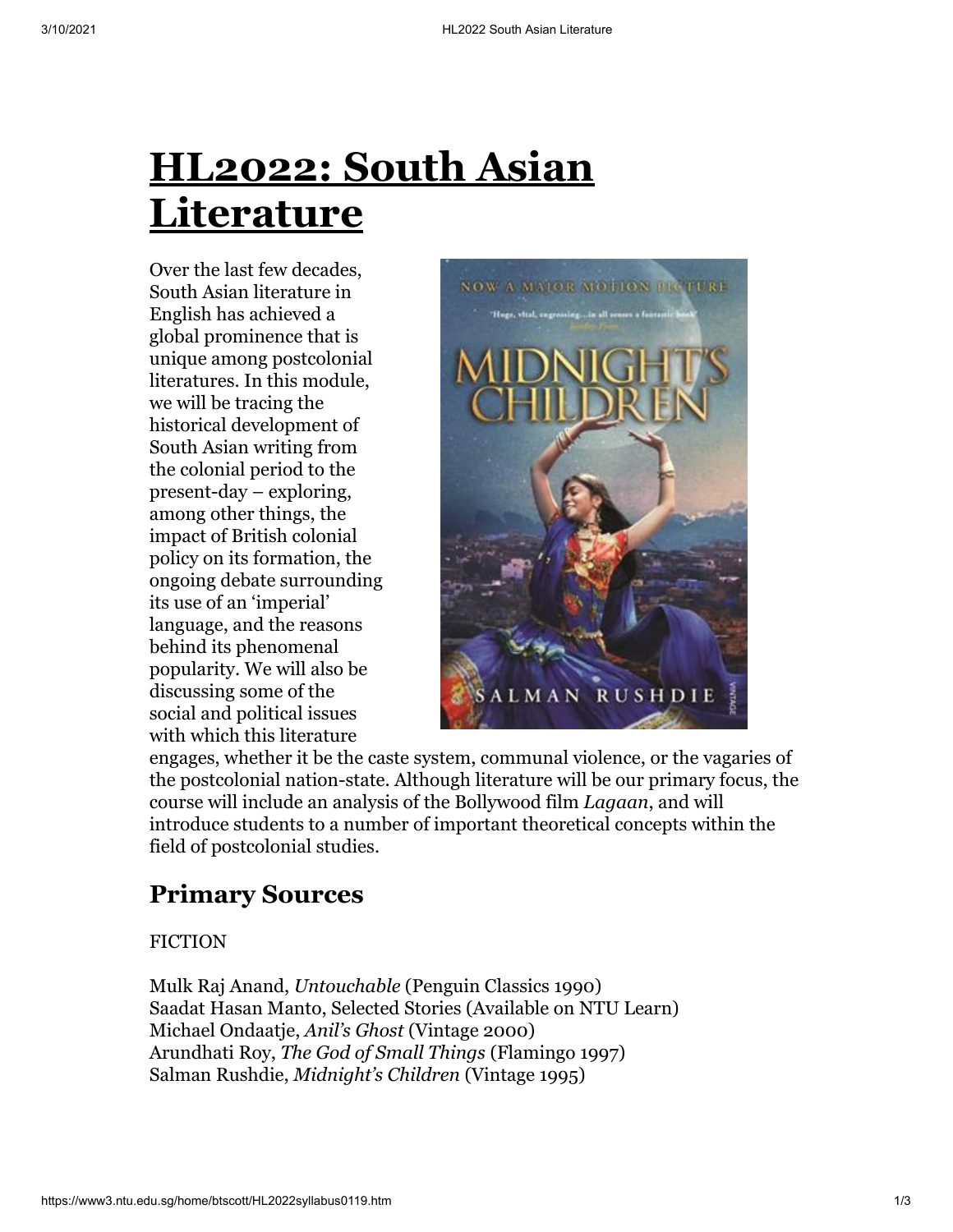#### FILM

*Lagaan* (dir. Ashutosh Gowariker; 2001)

## **Secondary Sources**

Vinayak Chaturvedi (ed.), *Mapping Subaltern Studies and the Postcolonial* Ayesha Jalal and Sugata Bose, *Modern South Asia: History, Culture, Political Economy* Arvind Krishna Mehrotra (ed.), *A History of Indian Literature in English*

#### **Assessment**

| Class participation | 10\% |
|---------------------|------|
| Coursework essay    | 40%  |
| Examination         | 50%  |

## **Lecturer**

Dr. Bede Scott HSS-03-60 [btscott@ntu.edu.sg](mailto:btscott@ntu.edu.sg)

| <b>Week</b>                      | <b>Topics</b>                                     | <b>Readings</b>                                                    |
|----------------------------------|---------------------------------------------------|--------------------------------------------------------------------|
| $\blacksquare$<br>15 Jan         | Introduction                                      |                                                                    |
| $\mathbf{2}$<br>22 Jan           | <b>Caste and Class I</b>                          | Mulk Raj Anand,<br>Untouchable                                     |
| 3<br>29 Jan                      | <b>Caste and Class II</b>                         | Mulk Raj Anand,<br>Untouchable                                     |
| $\overline{\mathbf{4}}$<br>5 Feb | <b>Communal Violence and</b><br><b>Partition</b>  | Saadat Hasan Manto,<br>'Cold Meat,' 'Open It,'<br>'Toba Tek Singh' |
| 5<br>12 Feb                      | <b>History and the Nation-</b><br><b>State I</b>  | Salman Rushdie,<br>Midnight's Children                             |
| 6<br>19 Feb                      | <b>History and the Nation-</b><br><b>State II</b> | Salman Rushdie,<br>Midnight's Children                             |